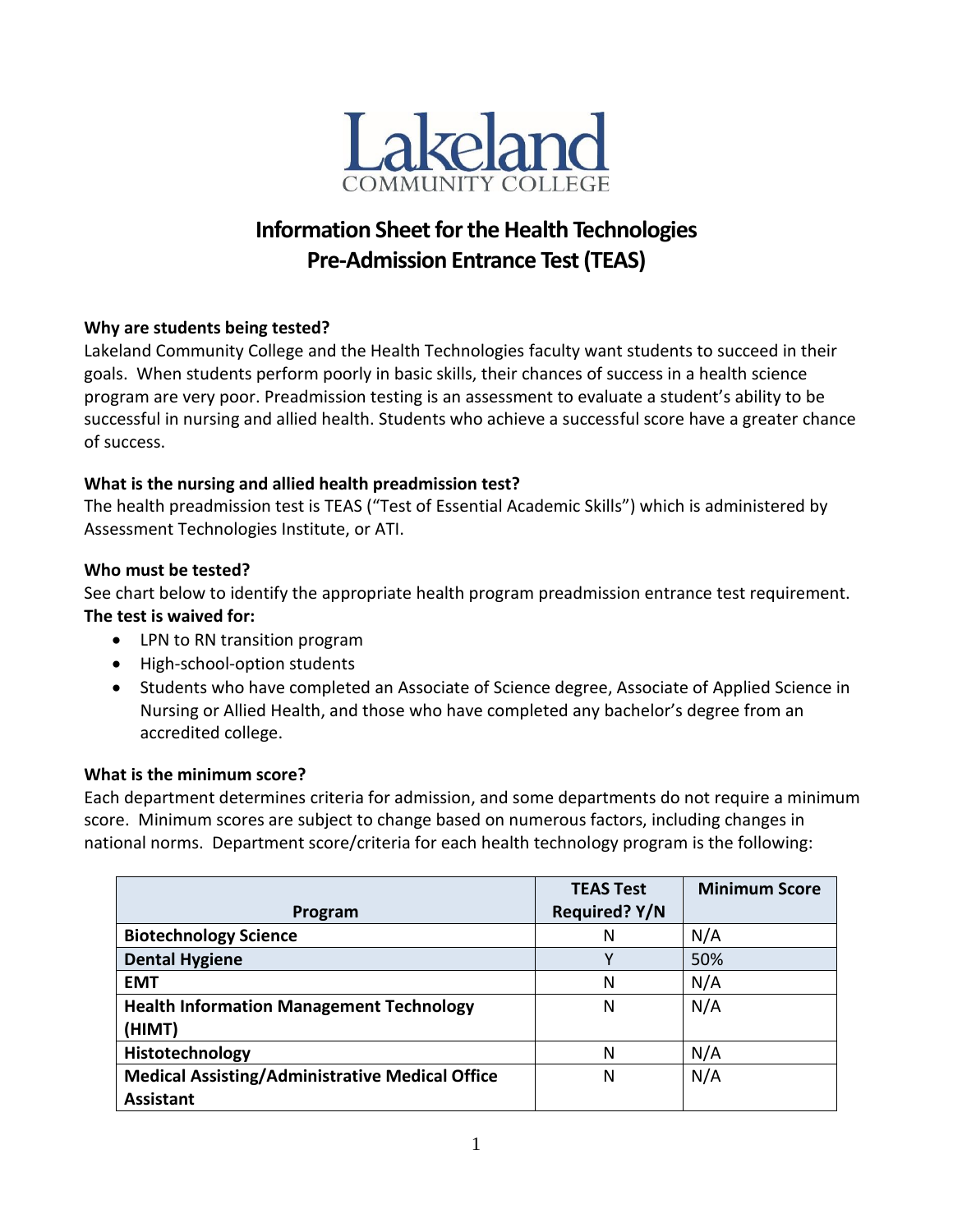| <b>Medical Coding</b>                        | N | N/A |
|----------------------------------------------|---|-----|
| <b>Medical Lab Technology</b>                | N | N/A |
| <b>Nursing</b>                               |   | 62% |
| <b>Occupational Therapy Assistant</b>        |   | 55% |
| Paramedic                                    | N | N/A |
| Phlebotomy                                   | N | N/A |
| <b>Physical Therapist Assistant</b>          | v | 62% |
| Polysomnography                              | v | N/A |
| <b>Radiologic Technology</b>                 | ۷ | 55% |
| <b>Respiratory Therapy</b>                   | v | 55% |
| <b>State-Tested Nursing Assistant (STNA)</b> | N | N/A |
| <b>Surgical Technology</b>                   | v | 55% |

## **What happens if a student does not achieve the minimum score?**

A student is allowed two TEAS test attempts. Prior TEAS tests from other institutions are counted. A student who does not achieve the minimum score a second time must be seen by a Lakeland counselor to evaluate whether the Health Technologies area is an appropriate career choice. Students may also want to take the credit course, **COUN 1100** (Career Exploration), to facilitate their selection of a career path.

#### **What preparatory courses are offered to prepare for the test?**

These preparatory courses are listed in the course schedule and college catalog.

## *COUN 1100 (Career Exploration)*

This course assists students in testing the components of career choice. It focuses on career awareness, personal awareness and educational awareness as they relate to the process of career choice. Career planning skills and self-assessment inventories will help students identify tentative career options. (3 credit hours)

## *COUN 1300 (Skills for College Success)*

This course helps students to utilize more of their potential and to succeed in college. It introduces strategies for personal growth coupled with skills such as time management, critical thinking note-taking and test-taking. (2 credit hours)

#### *FYEX 1000 (First Year Experience)*

This course introduces students to the behaviors, skills and attitudes that are important to success in college and in college-level courses. It will include an overview of how to utilize college resources and services and how to succeed as a college student preparing for a career. (1 credit hour)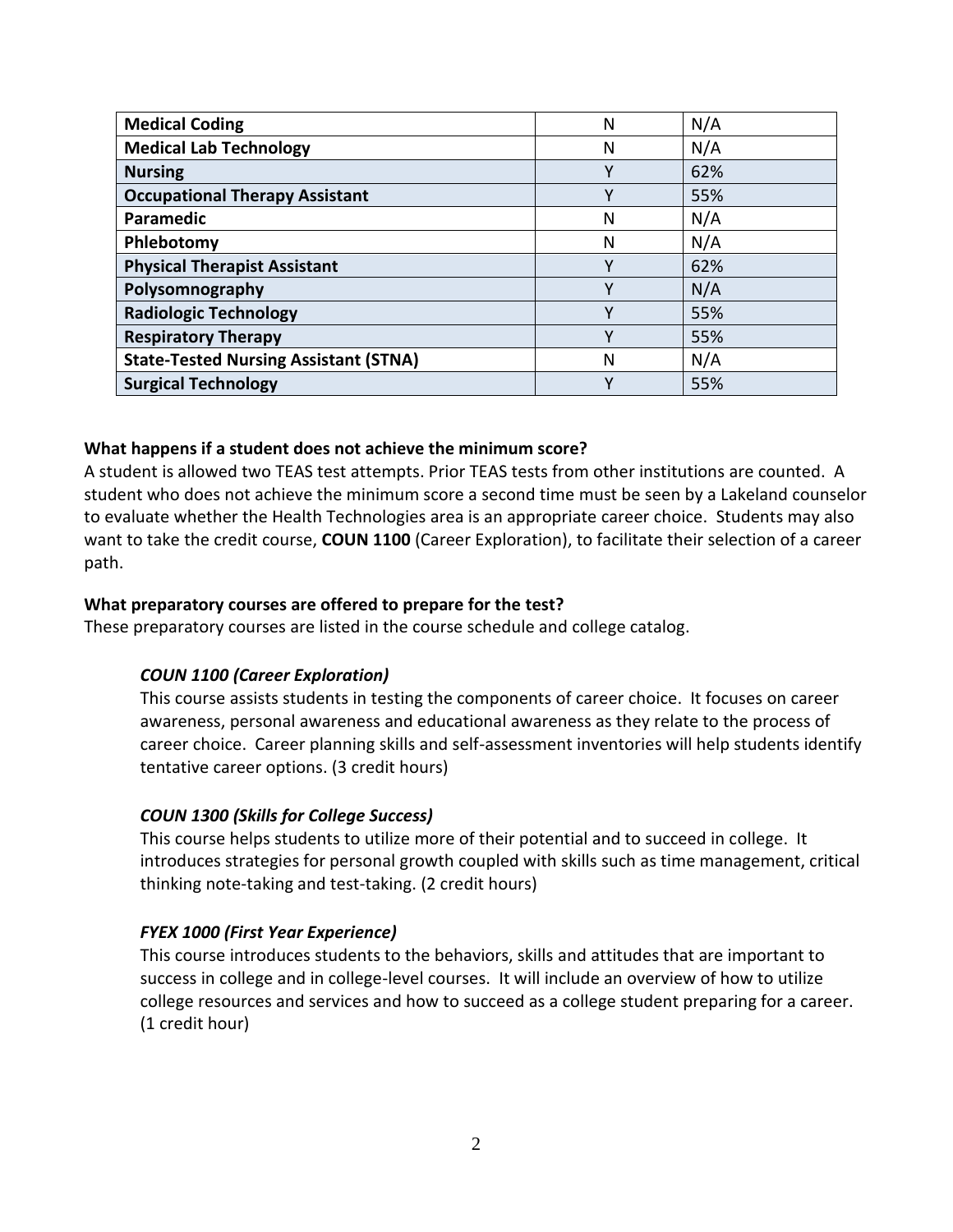# *MATH 0745 (Essential Skills for Algebra)*

This course reviews and develops fundamental arithmetic skills regarding rational numbers and introduces techniques for solving basic linear equations. (2 credit hours)

# *PSYC 1050 (Psychology of Effective Studying)*

This introductory course focuses upon skills and the design of materials necessary in the organization for and the studying of college-level courses. (1 credit hour)

## **How much does the test cost?**

The test costs \$65 per attempt. Payment can be made at the Lakeland Cashier's office or online through MyLakeland. The fee is nonrefundable. This fee covers the cost of the test and proctor. See below for the ways to register for the test.

# **Does financial aid cover the cost of the test?**

Students who receive financial aid should call the Lakeland Financial Aid office at 440.525.7070 to find out if financial aid can be applied to the cost of the test. Students who receive benefits from the Board of Vocational Rehabilitation (BVR) or Workforce Investment Act (WIA) should contact the counselor from that agency to determine if the cost of the test can be included in their funding package.

## **How do I register for the test?**

There are two ways for a student to register:

- 1. First, the student must pay for the test. The Cashier's Office can collect the fee by cash, check or credit card. Both the student and the Health Technologies office will receive a receipt. Then the student may register for the test in person at the Testing Center in room A-1044e or by phone at 440.525.7574 or 440.525.7568.
- 2. Online via "Schedule It" on MyLakeland. After making their payment via credit card online, a printable confirmation screen will be available with the testing appointment date and time. The student will receive an e-mail confirmation. The system will allow students to cancel and reschedule the testing appointment 24 hours before the scheduled date and time.

# **PLEASE NOTE: STUDENTS WHO DO NOT CANCEL OR RESCHEDULE AT LEAST 24 HOURS PRIOR TO THE TEST DATE FORFEIT THE \$65 EXAM FEE. The fee for the exam is non-refundable.**

## **When is the TEAS test offered?**

The TEAS test is a computerized test and is available in the Lakeland Testing Center (A1044e) Monday-Saturday. Contact the Testing Center for availability and times. The test is approximately 3 ½ hours in length. Testing is not available during mid-term and finals weeks but is available between semesters.

**NOTE: Students will need an ATI username and password to log into the test. To obtain one, students will need to log on to atitesting.com and click on "Create New Account" from the ATI home page. Students will need to bring the username and password with them for their testing session.**